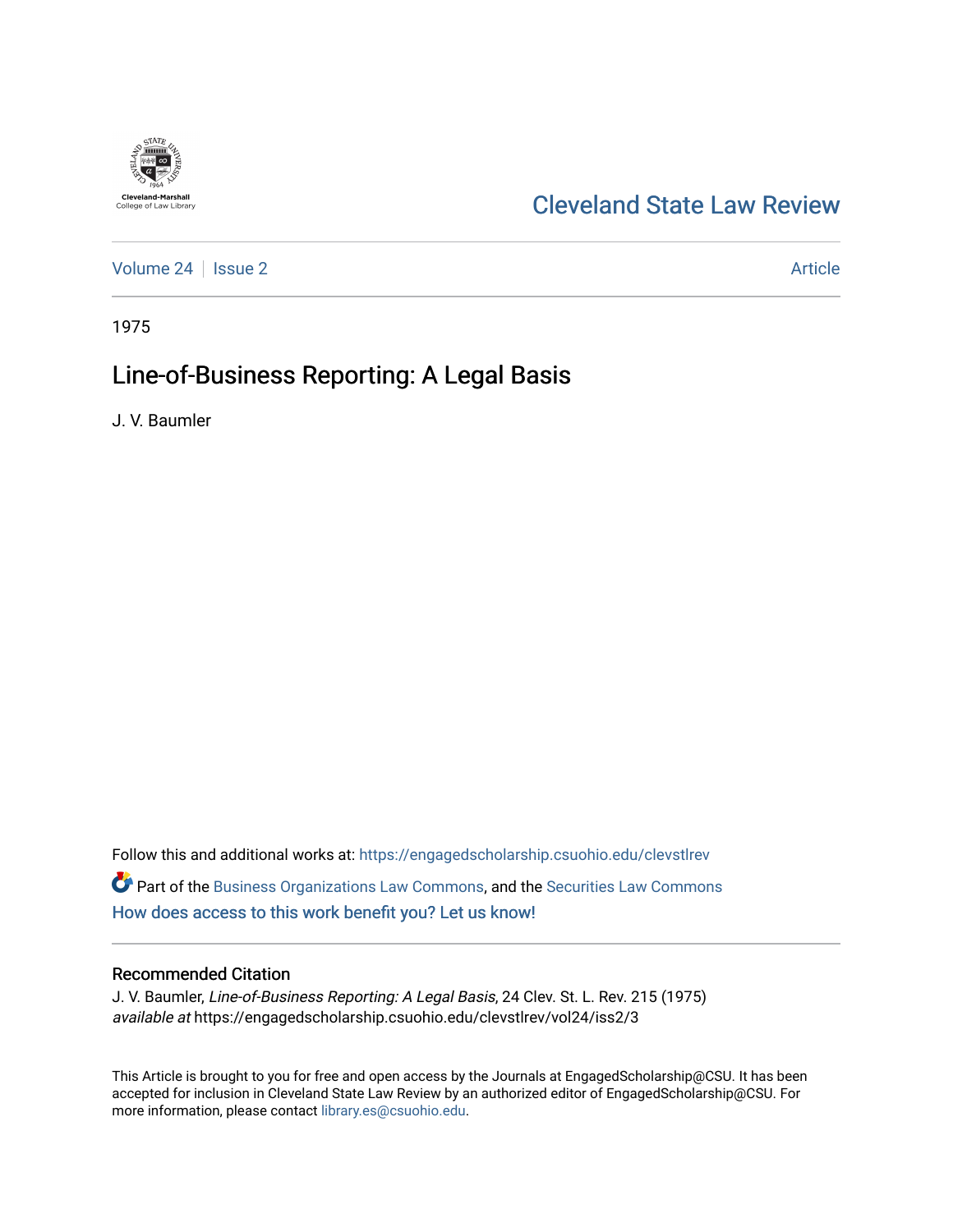## *Line-of-Business Reporting: A Legal Basis J. V. Baumler\**

CURRENT TOPIC OF CONCERN to the financial accounting community  $\mathbf A$  is reporting for segments of a business. If a firm is engaged in several lines of business, as conglomerate enterprises are, should they report the financial results of their activity merely in summary fashion for the firm as a whole, or should financial results for the several lines of business be disclosed as well? If some of the segments of a firm are profitable while others are not, should this fact be disclosed? These questions have been discussed and debated for several years. The current debate seems to have had its origins in the anti-trust field. Former chairman of the Securities and Exchange Commission, Manuel F. Cohen, was the major sponsor of segment financial reporting proposals, and his interest in the topic has been traced back to a 1965 appearance before the Subcommittee on the Anti-Trust and Monopoly of the United States Senate Committee on Judiciary.' Thereafter, the SEC moved to implement segmental reporting requirements. In September 1968 the SEC issued its Proposed Rules for Disclosure by Line of Business.<sup>2</sup> The business community reacted rather vigorously and the SEC somewhat modified its requirements.<sup>3</sup> But its final amendments called for disclosure of revenue and income by lines of business on the Form 10-K filed annually with the SEC.4 This became effective with financial statements filed with the SEC dated December 31, 1970 or thereafter. Form 10-K, although available for public inspection and coyping at the Commission's public reference rooms, is not widely distributed. In a recent action, however, rules 14a-3 and 14c-3 were changed to require that firms, in their annual reports to shareholders, must offer to send shareholders their most recent Form 10-K, and must also disclose within the annual report the actual breakdown of revenues and income that is presented in Form 10-K.<sup>5</sup> Specifically, revenue and income must be disclosed for each line of business which produced 10% (15% for smaller firms) of either before tax revenue or income in either of the last two years. Thus, the SEC has rather quickly moved to answer the questions with which we began, reporting by segment is required for those firms under SEC regulation. While

<sup>\*</sup> B.S.E.E. Washington Univ.; M.B.A. Northwestern Univ.; J.D. DePaul Univ.; D.B.A. Harvard Univ.; Member, Illinois Bar; Associate Professor **of** Accounting, The Ohio State University.

**<sup>1</sup>** Sprouse, *Diversified Views about Diversified Companies, 7* J. **ACCOUNTING** RESEARCH 137 (1969).

**<sup>2</sup>** SEC Exchange Act Release No. 8397 (Sept. 4, 1968).

**<sup>3</sup> SEC** Exchange Act Release No. 8530 (Feb. **18, 1969).**

<sup>4</sup> SEC Exchange Act Release No. 8650 (July 14, **1969).**

s SEC Exchange Act Release No. 11079 (Oct. **31,** 1974).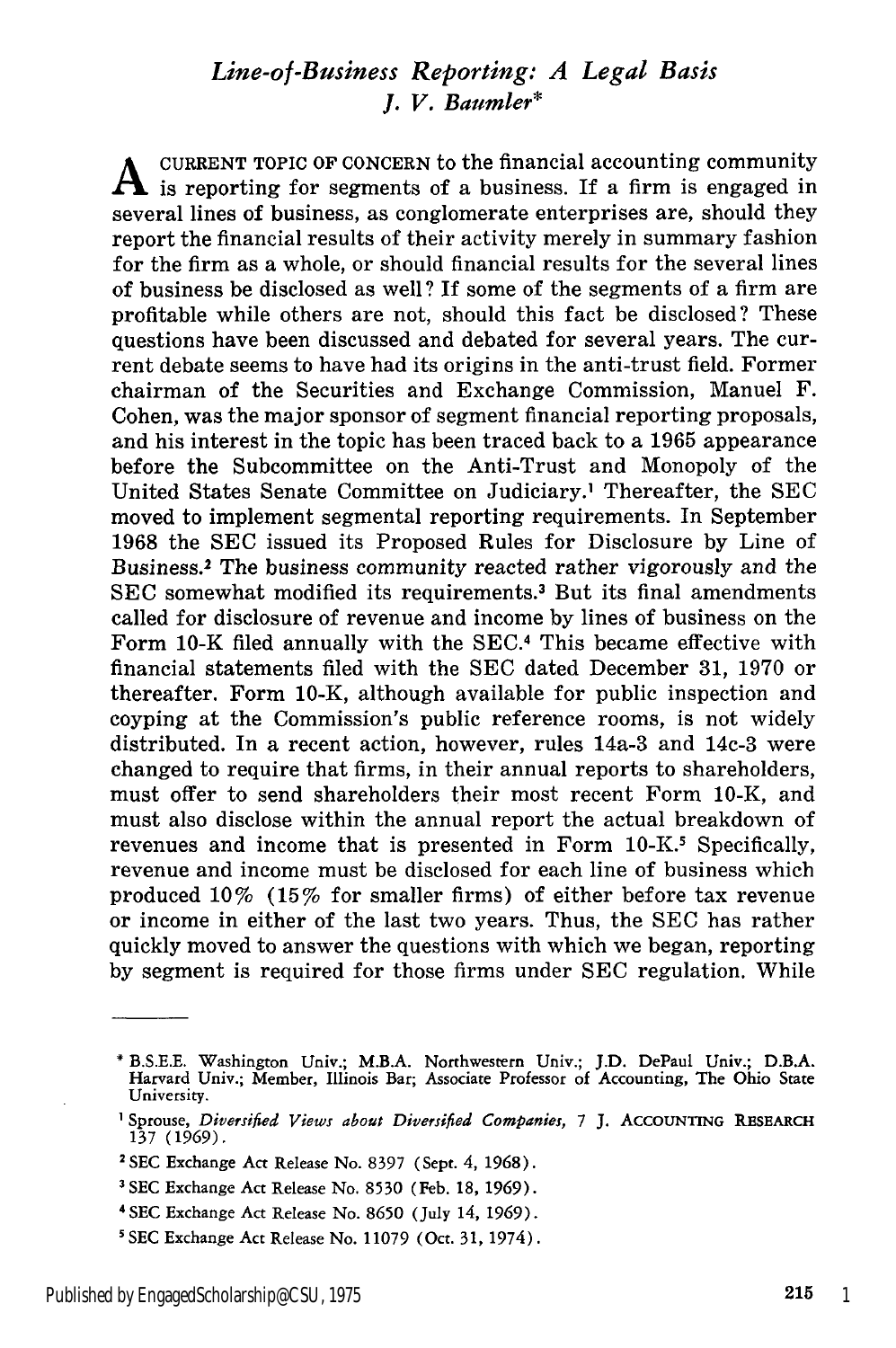the SEC has taken the lead in this area, other groups have also been active; namely, the Federal Trade Commission and the Financial Accounting Standards Board, and to a lesser extent the Cost Accounting Standards Board.

The action of the SEC has mooted, for regulated firms, the question of whether or not an obligation existed to report a segmented earnings statement even without administrative regulation. Some had suggested that such an obligation did exist.6 No matter; the question is now answered affirmatively, such reports must be prepared. One can still consider the stimulating question of why they should be prepared and the pragmatically important question of how they should be prepared. It may be argued that the *why* and *how* questions should have been definitively addressed first, but such are not always the workings of administrative bodies. Obviously, the why question relates to the SEC's concern with full and fair disclosure to investors. Two surveys of investors to determine their perceived need for segmented accounting reports have been conducted,<sup>7</sup> but their results are far less than overwhelming. The accounting literature is only recently beginning to include studies as to the impact of segment reports upon users of financial statements.8 The only safe conclusions at this time are that although most individuals claim a preference for additional financial information concerning firms in which they invest, the usefulness of segmented reports to supply this information is unclear and further research is warranted.

We are none-the-less left with the thorny question of how best to provide segmented financial reports. The next section of this paper will identify the major problems of implementation. Then attention will be focused upon one of these problems and an examination will be made of its possible resolution on a theory drawn from case law developed in the corporate field.

#### Problems of **Implementation**

Problems of implementation have been identified in a number of sources,<sup>9</sup> but are far from being resolved. A fundamental problem concerns the determination of which segments are to be reported upon. Often total corporate activity can be sliced many different ways. Consider the firm producing electronic components and jet engines. Both are sold to industrial customers and the federal government. What are this firm's lines-of-business? Some would identify them with prod-

**<sup>6</sup> A.A.** Sommer, Jr., **PUBLIC** REPORTING **BY** CONGLOMERATES, at 1-16 **(1968).**

**<sup>7</sup>** R. Mautz, FINANCIAL REPORTING **BY** DIVERSIFIED COMPANIES (1968); M. Backer & W. McFarland, EXTERNAL REPORTING **FOR SEGMENTS** OF **A BUSINESS** (1968). *<sup>8</sup>See, e.g.,* Kinney, *Predicting Earnings: Entity Versus Subentity Data, 9* **J.** ACCOUNTING

RESEARCH 127 (1971).

<sup>9</sup> See, e.g., Sprouse, *supra* note **1; D.** Solomons, **DIVISIONAL** PERFORMANCE: **MEASURE-MENT AND** CONTROL (1965). https://engagedscholarship.csuohio.edu/clevstlrev/vol24/iss2/3 2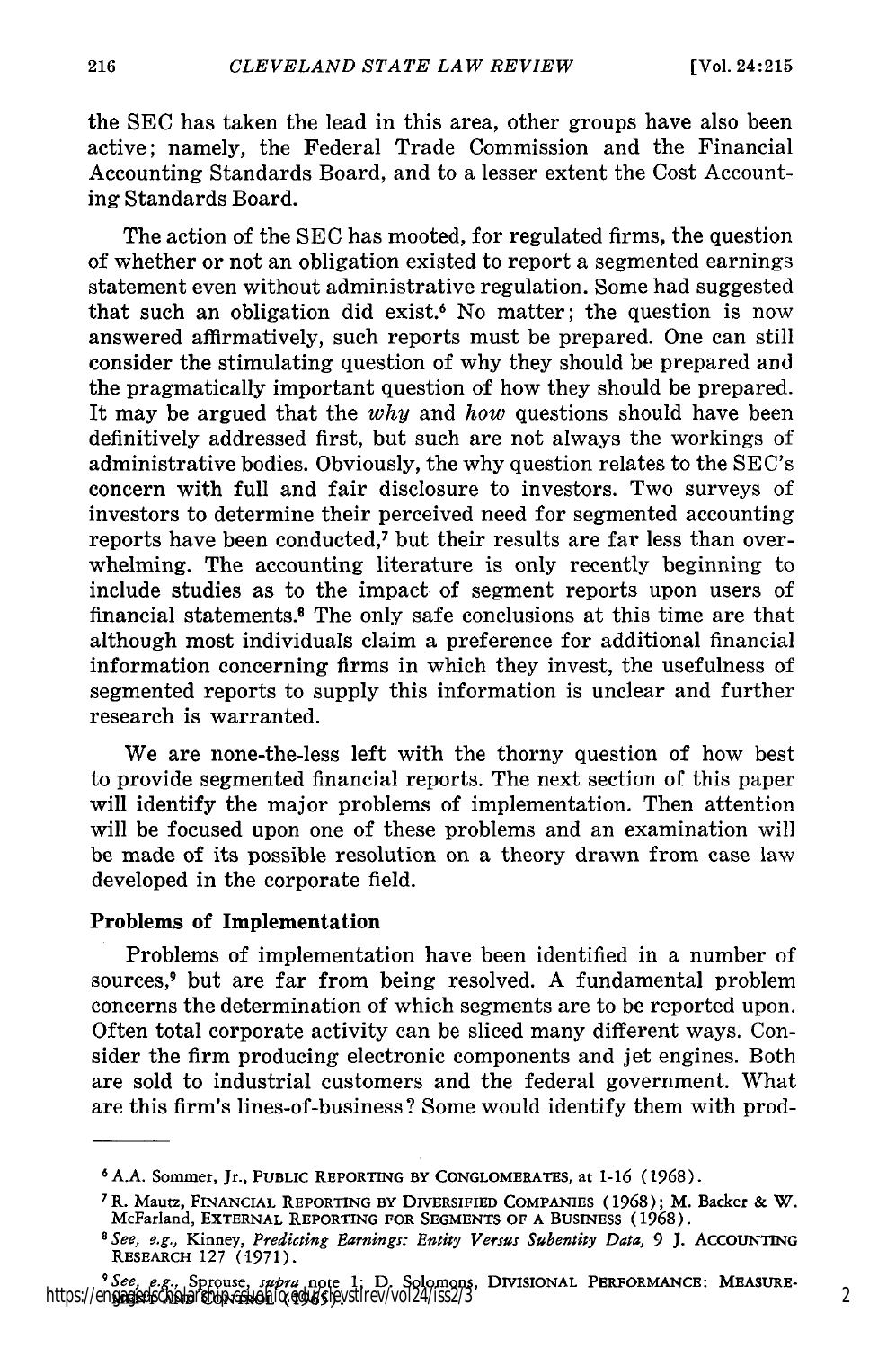ucts, others with customers. How about an integrated steel company, is coal transport a separate line-of-business? Consider a TV network, is it in both the businesses of entertainment and education? Identification of the lines of business is less than straightforward for virtually any large-scale complex enterprise. To date, the practice of line-ofbusiness identification has been quite inconsistent. One researcher has concluded that no single basis of classification exists which could be utilized by all diversified firms and that considerable flexibility is required in identification of lines-of-business.<sup>10</sup> It is probably fair to say that the SEC has been inclined to accept whatever categorization the reporting companies decide upon.

Given a definition of the lines-of-business engaged in, the next issue concerns the degree of detail required in reporting the financial performance of these segments. As a minimum the revenues and income of these segments must be reported, but in how much detail can and should costs be reported? Should assets and liabilities be divided between lines-of-business? In practice the approach has generally been an aggregation of cost data and a failure to apportion assets and liabilities. This tactic makes impossible return on investment analysis by line-of-business.

A major conceptual problem is how to apportion the firm's revenues and expenses between segments. It is this problem for which we will seek at least a partial solution out of the legal environment.

Fortunately, for most firms, revenues derived from ultimate sale of goods or services to customers are readily identifiable with a segment. But not so with the allocation of common costs. Nor is the split of revenues and costs clear with regard to transactions between segments. Let's look at a couple of illustrations to highlight the problems. The corporate headquarters for a diversified firm provides support activities for the various divisions. For simplicity, these divisions each are considered separate lines of business. They utilize corporate support activities to various extents. Corporate support activities include a legal department, a research center, a labor relations office and a computer service center. How should the costs of these corporate support activities be apportioned among the divisions? This is a problem that cost accountants have concerned themselves with for decades, and the only answer thus far developed is that costs will be apportioned to the divisions in some reasonable but *arbitrary* fashion. We have considered the simple case where the lines of business are synonomous with the divisions. When lines of business represent some combination of divisional activities, the common costs of corporate support activities would undoubtedly be arbitrarily allocated

<sup>&</sup>lt;sup>10</sup> Mautz, *Bases for More Detailed Reporting by Diversified Companies, FINANCIAL EXECU-*Published by EngagedScholarship@CSU, 1975 33 **32 33 33 34 34 35 36 36 37 38 37 38 37 38 37 38 38 38 39 38 38 39 30 31 32 33 33 33 33 33 33 33 34 35 35 36 37 38 39 39 30 31 32 33 34 35 35 36 37 38 38 39 39 39 30 31 32 33 34**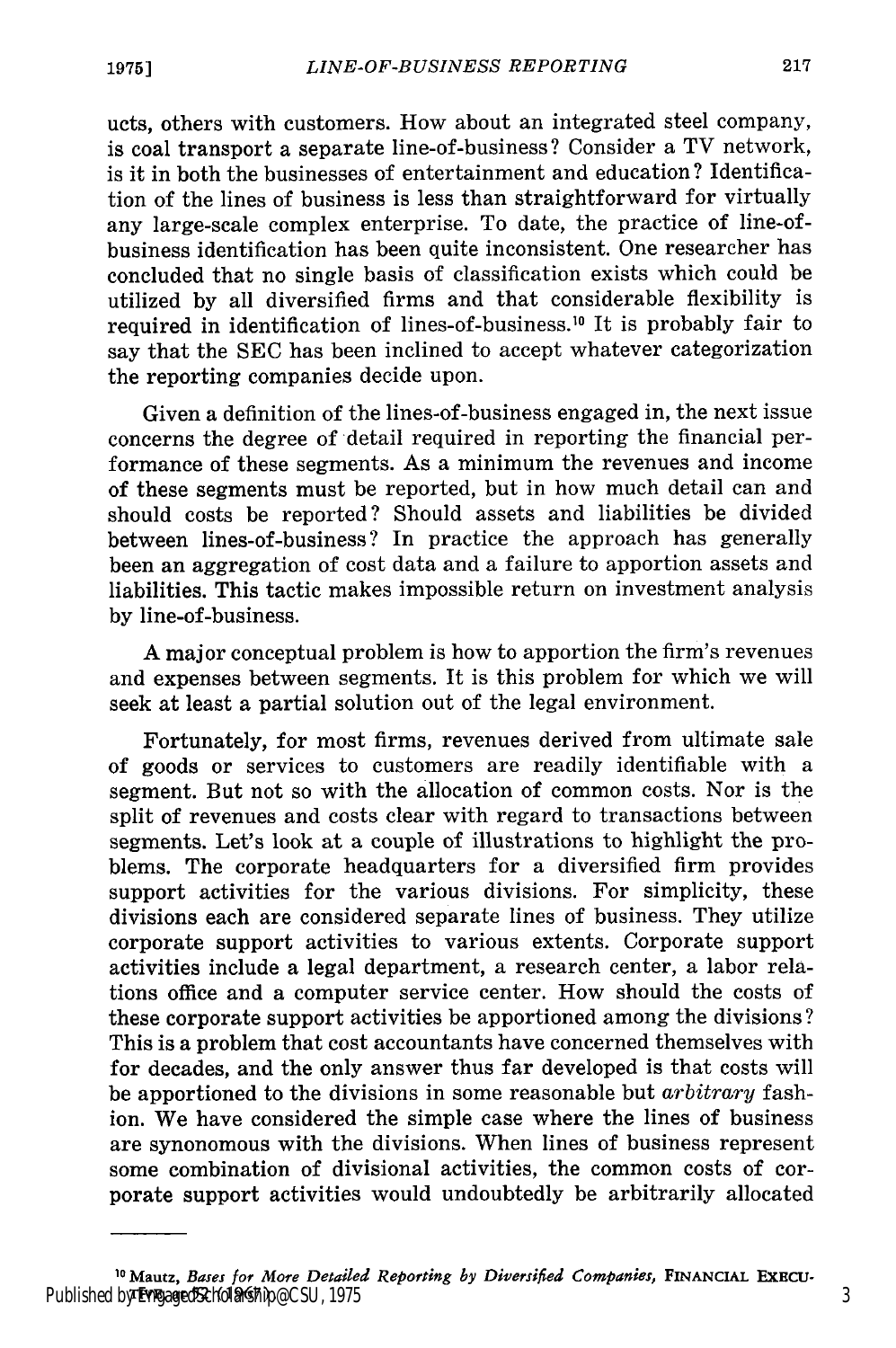first to the divisions and then to the lines of business. How are such arbitrary allocations to be made? No satisfactory answer exists. What might the impact of these allocations be? They could determine which lines of business report a profit and which report a loss. Do we really serve the investment community by requiring line-of-business reporting when the end result is merely the product of some arbitrary and unknown cost allocation scheme?

A related problem exists when products are transferred between segments. Segment A buys components from Segment B. In order to prepare financial reports for each segment these components must be priced. By pricing them high, profit can be transferred from Segment A to Segment B. By pricing them low, profit can be transferred the other way. Transfer pricing is a classic accounting problem, but for this purpose no definitive price exists.

The real danger is that by manipulating cost allocations and transfer prices, the reporting firm can produce the line of business profitability measures it desires. Without some mechanism for evaluating these practices, the validity of line-of-business reports must be questioned.

We cannot realistically look to the certified public accountant to quickly remedy this situation. Accounting procedures have been geared to assessing reporting practices of the firm as a whole and measuring income of the total entity, except in one rather notable exception  and this exception has produced considerable litigation and a definitive body of law. We will use this exception to seek a standard, a legal standard, for cost allocations and transfer prices.

Segmented financial reports have long been prepared when the segments are separate legal entities. The analogy we seek is a virtually wholly owned subsidiary, but one in which a minority stockholder interest exists. There are many such corporations, the largest probably being Western Electric, Inc.; the manufacturing and supply arm of the Bell System. It is an integral part of the American Telephone and Telegraph Corporation, but as a "line-of-business" it has been separately reported for years. It must be admitted that some may question the validity of these reports. It has often been charged that too much profit has been associated with this non-price regulated segment of AT&T. Obviously, the transfer price of telephone equipment greatly determines Western Electric profit. But the dealings between interrelated corporations with minority stockholder interests is not strictly the province of corporate management. A standard of law exists.

### Establishing a Legal Standard

To facilitate the establishment of a legal standard we will strike an analogy. Assume that in lieu of line of business segments we have a https: *Addantion din Mody. Line a come lemos tale* is f/sorporate entities owned almost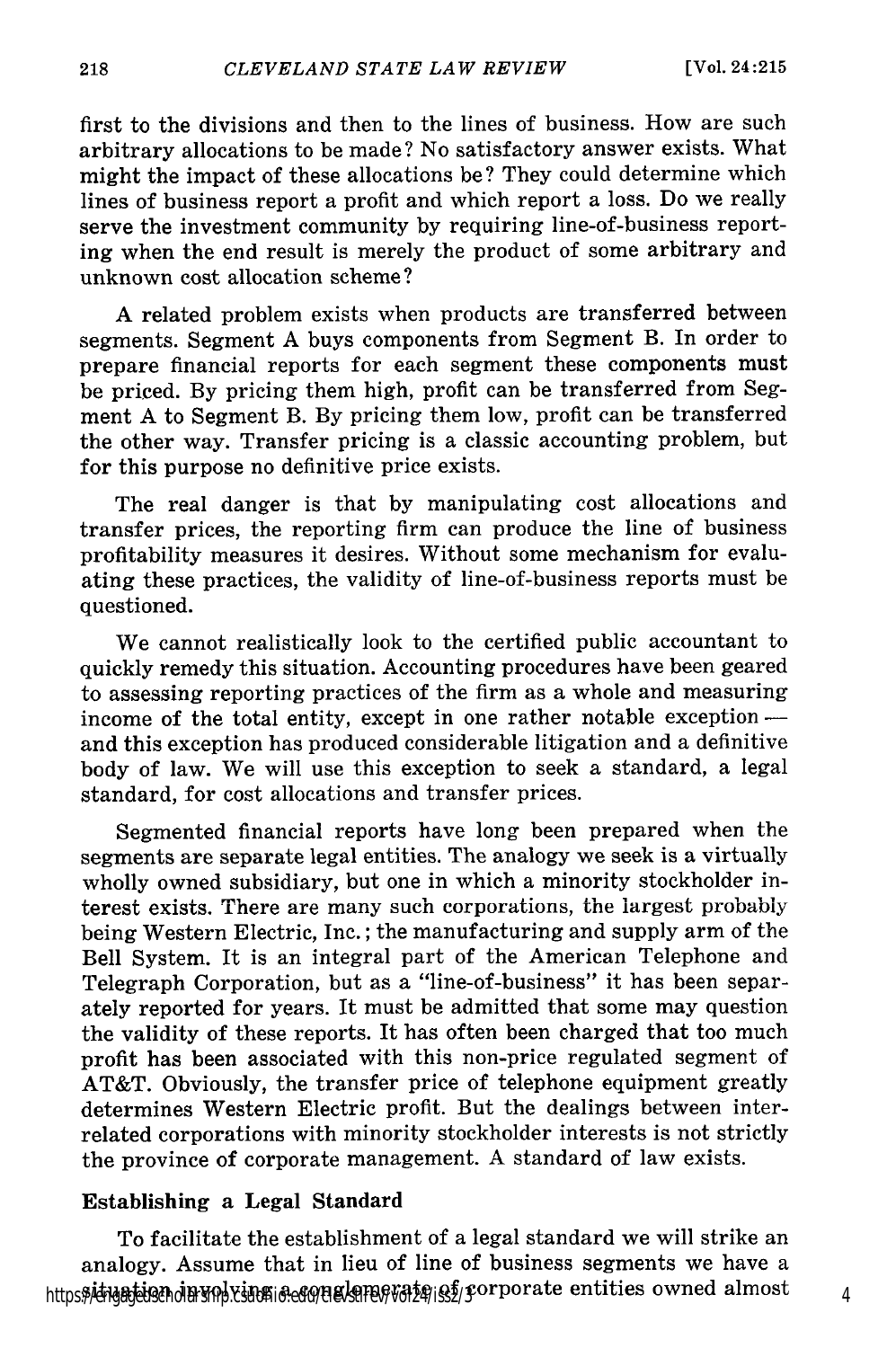totally **by** the parent corporation-in-chief. Assume further that each of these entities has minority ownership" as well as interlocking directorates. When line-of-business reports are prepared we might ask: did the directors properly adhere to their fiduciary duties with respect to factors affecting corporate profit — we will impute full knowledge of cost allocations and transfer prices. Similarly, when goods or services are transferred between the parent and subsidiary corporation in our analogy, we might ask: was the conduct of the common directors in regard to the pricing of goods and services in keeping with their fiduciary obligations to the subsidiary corporation. The standards used is assessing the latter situation should provide the necessary framework for examining the former.

We turn now to the standards of conduct required of the common directors in our analogy.

In interpreting the broad duties of corporate management the courts have focused on management's having acted intra vires, 12 having exercised due care,<sup>13</sup> and having observed the requisite fiduciary duties. 14 It is the effects of the latter upon our situation with which we are concerned. **A** survey of the case law leaves little doubt that directors are in a fiduciary relationship to the corporation. In the words of a leading case, the director

owes loyalty and allegiance to the company **-** a loyalty that is undivided and an allegiance that is influenced in action **by** no consideration other than the welfare of the corporation. Any adverse interest of a director will be subjected to a scrutiny rigid and uncomproming.<sup>15</sup>

Published by EngagedScholarship@CSU<sub>5</sub>.2d7567, 677-78 **(Sup. Ct. 1940).** The context of the state of the state of the state of the state of the state of the state of the state of the state of the state of the state of the

 $\textsuperscript{II}$  In practice a similar situation does occasionally occur. An example might be Ling-Temco-Vought, Inc.

**<sup>12</sup>** There are two views concerning the liability of directors for loss to their corporation from an ultra vires transaction: **1)** absolute liability, *see* W. **FLETCHER, CYCLOPEDIA OF THE LAW OF PRIVATE CORPORATIONS, § 1021-28,** (Rev. vol. **1965);** and 2) liability for negligence, *see* Litwin v. Allen, **25 N.Y.S.2d 667** (Sup. Ct. 1940).

<sup>13</sup>Graham v. Allis-Chalmers **Mfg.** Co., 41 Del. **Ch. 78, 188 A.2d 125** (Sup. Ct. **1963);** Litwin v. Allen, **25 N.Y.S.2d 667** (Sup. Ct. 1940). Several states have imposed a statutory duty. *See, e.g.,* N.Y. Bus. **CORP. LAW § 717** (McKinney **1963);** PA. **STAT. ANN. tit. 15, §** 1408 **(1967).** *See also* Adkins and Janis, *Some Observations on Liabilities of Corporate Directors,* 20 Bus. **LAW. 817 (1965)** (recent survey of corporation laws indicated ten states with statutes in this area).

<sup>14</sup> Bancroft-Whitney Co. v. Glen, 64 Cal. **2d 327,** 411 **P.2d 921 (1966)** (director's conduct of inducing corporate personnel to join competing corporation found to violate fiduciary duty); Bennett v. Prop, 41 Del. **Ch.** 14, **187 A.2d** 405 (Sup. Ct. **1962)** (use of corporate funds to purchase corporate shares for purpose of maintaining control **by** dominating director and his fellow directors is a breach of fiduciary duty); Guth v. Loft, Inc., **23** Del. **Ch. 255, 5 A.2d 503 (1939)** (corporate officers and directors are not permitted to use their position of trust to further their own interest).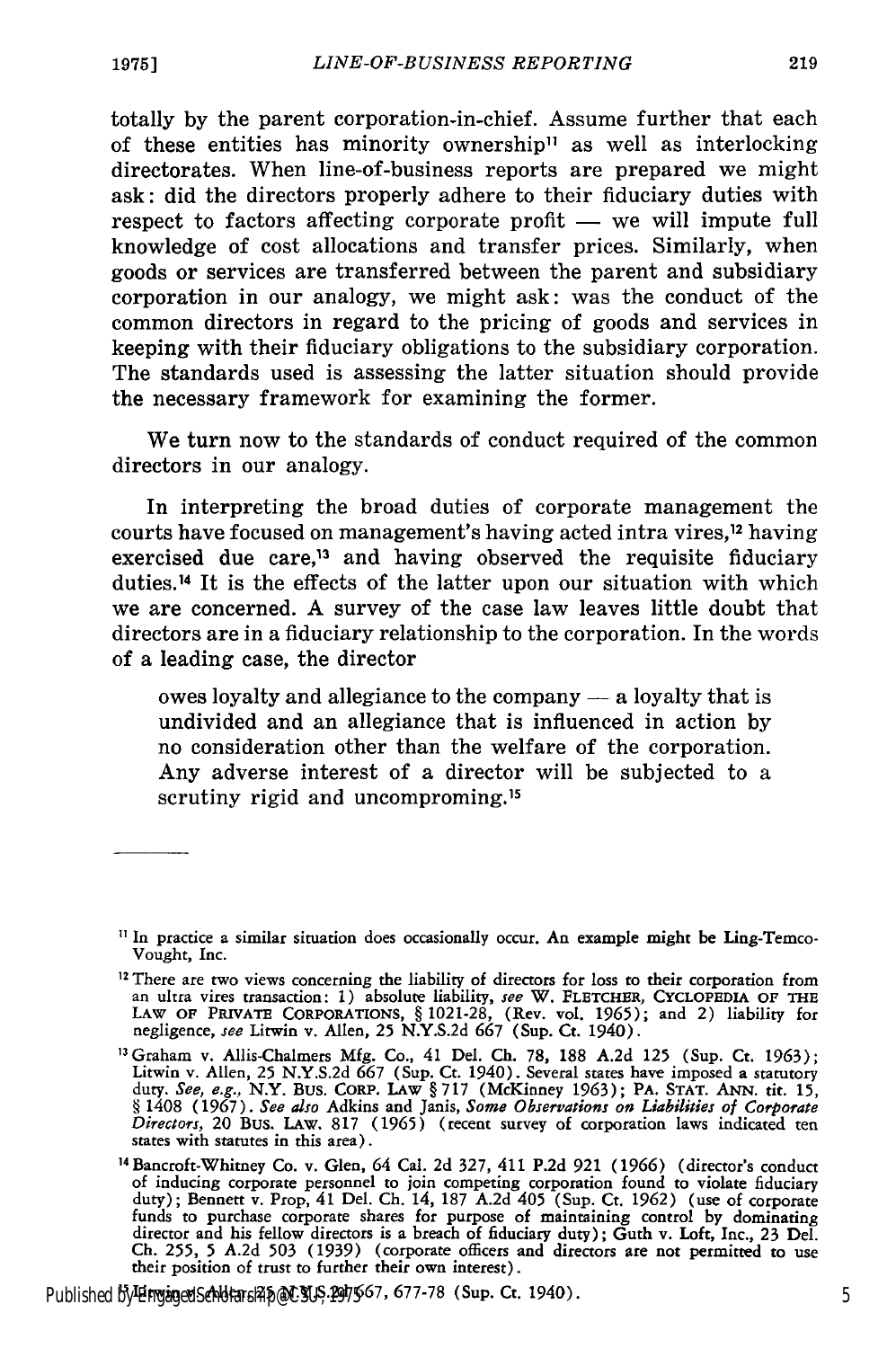Hence, in a situation where goods and services are transferred between the corporation-in-chief and its subsidiary, and inappropriate prices are accepted by the directors of the subsidiary, the validity of the transaction can be challenged by minority shareholders. Thus we approach the gravamen of our problem, by what standard do we measure director conduct in the context of a transaction between corporations with interlocking directorates.

Early case law in this area was guided by an inflexible rule adopted from the English courts. Under this view transactions between a director and his corporation, and thus by analogy between corporations with common directors, was voidable by the corporation regardless of its fairness.<sup>16</sup> This rule, however, exacerbated the difficulties of major corporations dealing in a modern industrialized society, $^{\prime\prime}$ and had the further effect of imposing a fiduciary obligation on coporate directors equivalent to that of agents or trustees.'

As a result, the law underwent a rapid evolution, and today the majority of jurisdictions consider the establishment of "fairness" to the corporation sufficient to validate the transaction where disinterested directors have indicated their approval.<sup>19</sup> In the case of interlocking directorates, this rule has been further liberalized to require merely a showing of fairness; *i.e.,* would an independent corporate fiduciary in an arm's length bargain bind his corporation to such a transaction.<sup>20</sup>.

An important aspect of this fairness test concerns the burden of proof. Essentially three views exist. The prevailing view, as enunciated by the U.S. Supreme Court in *Geddes v. Anaconda Copper Mining Co.,21* is that the party seeking to uphold the transaction must establish

<sup>&</sup>lt;sup>16</sup> The court in Reinhardt v. Owensboro Planing Mill Co., 185 Ky. 600, 603, 215 S.W. 523, 524 (1919) observed that

<sup>[</sup>dlirectors are bound to exercise nothing short of the uberrima fides of the civil law. They must not in any degree allow their official conduct to be swayed by their interest or welfare, unless that interest be one they have in the good of the company in common with all of the stockholders. the company in common with all of the stockholders. 17Alabama Fidelity Mortgage **&** Bond Co. v. Dubberly, **198** Ala. 545, 73 So. **911 (1916);**

O'Conner Mining **&** Mfg. Co. v. Coosa Furnace Co., 95 Ala. 614, **10** So. **290** (1891); Glengary Consol. Mining Co. v. Boehmer, 28 Colo. **1, 62** P. **839** (1900); Fitzgerald v. Fitzgerald **&** Mallory Constr. Co., 44 Neb. 463, **62** N.W. **899** (1895). *<sup>18</sup> See generally* Scott, *The Trustee's Duty of Loyalty,* 49 HARV. L. REV. 521 (1936).

*<sup>19</sup> See* N. **LATTIN, R. JENNINGS &** R. BUXBAUM, CORPORATIONS CASES **AND MATERIALS 623** (2d ed. 1968). *See generally* Baumhart, *How Ethical are Business Men?,* **39** HARv. Bus. REV. **16** (1961); Thanhouser, *The Corporate Counsel's Viewpoint,* 17 BUS. LAW. 79 (1961); Wadmond, *Conflicts of Business Interest,* 17 Bus. LAw. 48 (1961).

<sup>2°</sup>Cathedral Estates, Inc. v. Taft Realty Corp., 228 F.2d 85 (2d Cir. 1955); Chelrob, Inc. v. Barrett, 293 N.Y. 442, 57 N.E.2d 825 (1944). For a good review of the development of the law in this area see Marsh, *Are Directors Trustees: Conflicts of Interest and Corporate Morality,* 22 BuS. LAw. 35 (1966).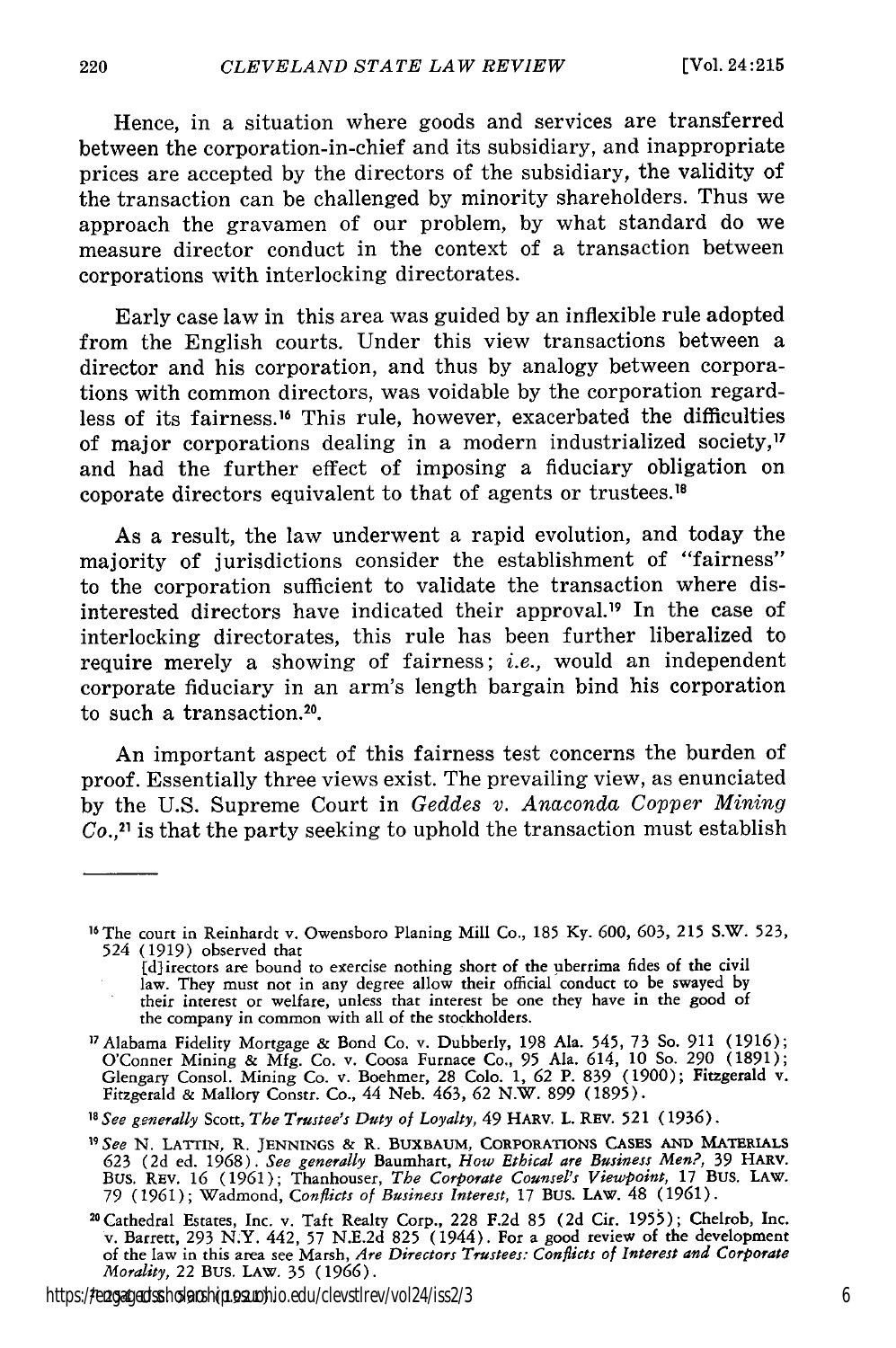its fairness.22 A second view requires the party seeking to avoid the transaction to show its unfairness.23 While the third view provides that the party seeking to avoid the transaction has the burden of producing evidence of unfairness, at which point the burden of going forward shifts to the opposing party to show that the transaction was fair.<sup>24</sup>

Regarless of the burden of proof involved, however, the courts have uniformly held that transactions between corporations with interlocking directorates are to be subjected to close judicial scrutiny in order to determine their fairness.25 Hence, we see emerging a legal doctrine of fairness relating to the critical accounting decisions which apportion income between two closely related corporations when the interests of minority shareholders are involved.

It is suggested that this same doctrine of fairness be used to test the validity of line-of-business reports. The case law from which this doctrine developed has grown out of factual situations which might

2 Wentz v. Scott, 10 F.2d 426 (6th Cir. 1926) (there exists no presumption that the common directors will deal unfairly, and in the absence of evidence tending to show fraud<br>there is a presumption of honest action); Frank H. Buck Co. v. Tuxedo Land Co., 109 Cal. App. 453, **293** P. 122 (1930); San Diego, O.T. & P.B.R. Co. v. Pacific Beach Co., 112 Cal. **53,** 44 P. 333 (1896); Spiegel v. Beacon Participations, Inc., **297** Mass. 398, 8 N.E.2d 895 (1937); Everett v. Phillips, 288 N.Y. 227, 43 N.E.2d 18 (1942).

24Mayflower Hotel Stockholders v. Mayflower Hotel Corp., 73 F.Supp. 721 (D.C. 1947), *rev'd,* 173 F.2d 416 (D.C. Cir. 1949). The court noted at 724:

**<sup>I</sup>**do not conceive that the phrase, sometimes somewhat loosely used, that such a contract (between corporations with an interlocking directorate) is presumed to be fraudulent, means that a minority stockholder is authorized to bring suit to set the contract aside merely on the allegation that the parties to the contract have interlocking directors and that the plaintiff is thereupon in a position to call upon the parties to the contract to justify their good faith. I am not aware of any case that holds such an extreme proposition. My view of the law is that what is intended by these expressions is that much less evidence will be required to establish a prime facie case and to shift the burden of proof on the question of fraud than would otherwise be the case, if it appears that interlocking directorates exist, rather than that the plaintiff makes out a prima facie case merely by showing the presence of interlocking directors.

*See* Ward, *Some Notes on Transactions Involving Interested and Interlocking Directors in Pennsylvania,* 23 TEMPLE L.Q. **107** (1949), wherein the author takes the stand that the final view in reality includes the first two in that often courts are facing facts which show uncontrovertedly that one corporation made an unusual profit at the expense of the other. *See also* Cleary v. Higley, 154 Misc. **158,** 277 N.Y.S. **63** (1934), *aff'd, 246* App. Div. **698** (1934).

25Pepper v. Litton, 308 U.S. **295, 306 (1939);** Southern Pacific Co. v. Bogert, **250** U.S. 483,492 (1919). The *Pepper* Court noted:

Their dealings with the corporation are subjected to rigorous scrutiny and where any of their contracts or engagements with the corporation is challenged the burden is on the director or stockholder not only to prove the good faith of the transaction but also to show its inherent fairness from the viewpoint of Published by EngagedScholarship@CSU, those interested therein.

<sup>2</sup> Pepper v. Litton, **308** U.S. 295, 306 (1939); Cathedral Estates, Inc. v. Taft Realty Corp., 228 F.2d 85 (2d Cit. 1955). The *Geddes* Court noted that

<sup>[</sup>t)he relationship of directors to corporations is of such a fiduciary nature that transactions between boards having common members are regarded as jealously by the law as are personal dealings between a director and his corporation, and where the fairness of such transactions is challenged the burden is upon those who would maintain them to show their entire fairness and where a sale is involved the full adequacy of the consideration.

<sup>254</sup> U.S. at 599.